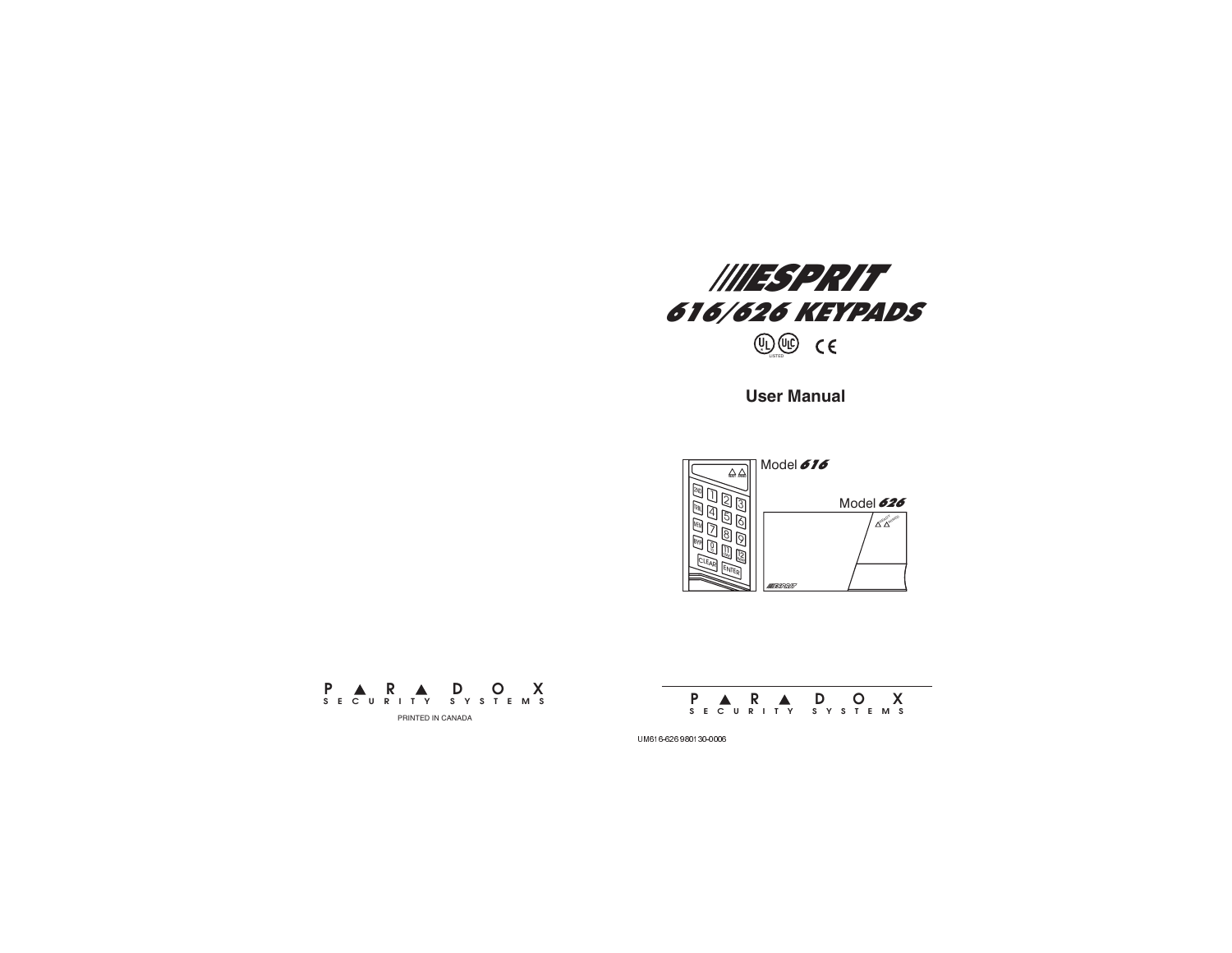# UM616-626



## **ESPRIT BURGLAR ALARM CONTROL PANEL**

Welcome to the world of **ESPRIT** technology. Your Esprit control panel has been designed with ease of use and simplicity in mind. We've developed a highly advanced technology control panel with powerful features that **ANYONE** can use, without memorizing complex, confusing codes or taking a course in computer programming!!

Not only is **ESPRIT** easy to operate, with many functions accessible by one touch of the keypad, but it's also functional and stylish. We hope that you've already been impressed by its compact design and attractively styled keypads, with their adjustable illumination levels.

The dwelling or building that you want to secure can be divided into as many as 24 zones (depending upon which model of the **ESPRIT** panel you require), and controlled by up to 5 keypads or PS1 bedside remote arming modules.

Thanks to the **ESPRIT's** "partitioning" feature, two distinct systems (A and B), a dual area (assigned to both systems) $\Phi$  and a common area (no system assignment) can be created and controlled by the panel. Partitioning can be used in installations where shared security systems are more practical, such as

 $\overline{\Phi}$  Control panel software versions 2.00 and beyond. **1**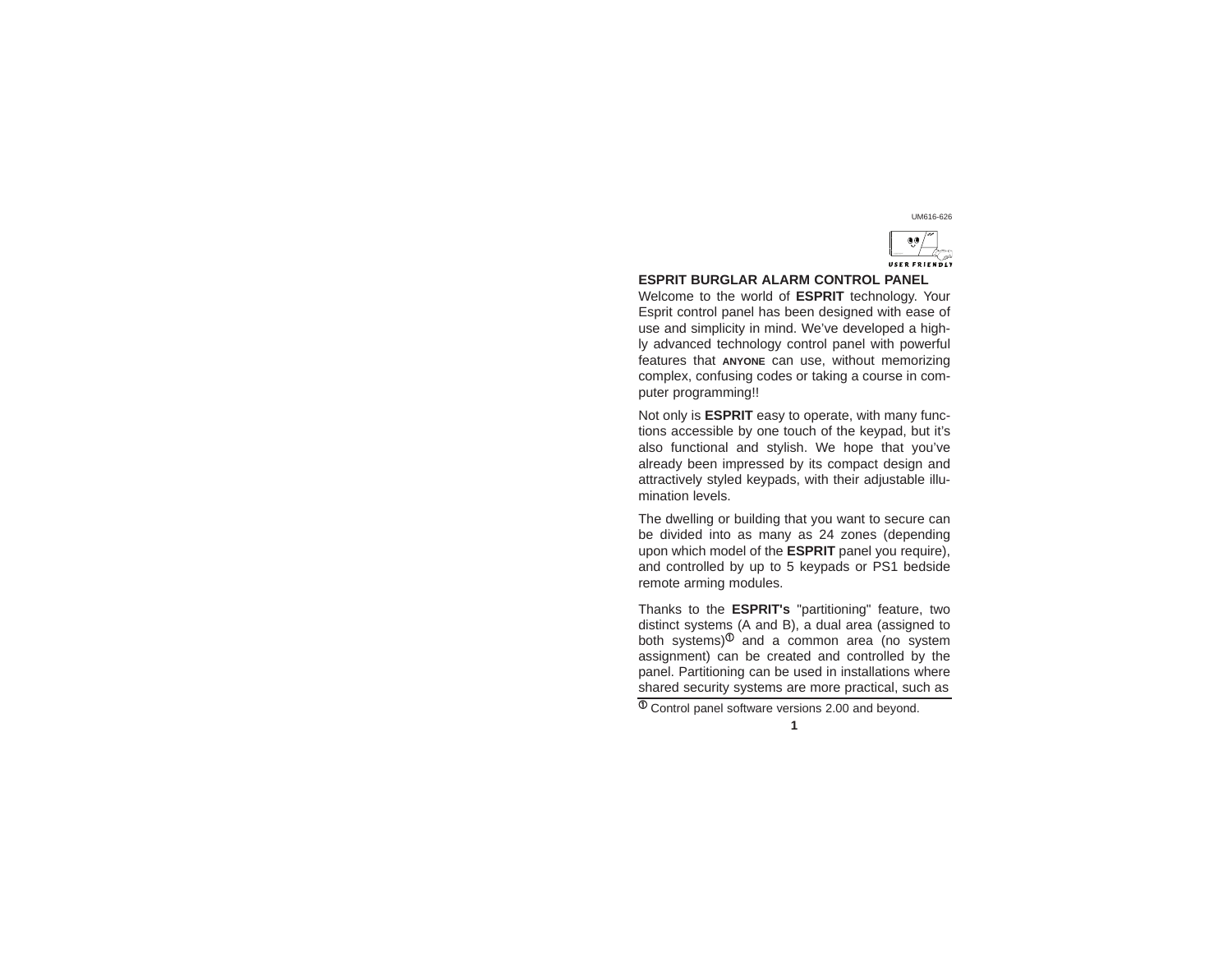office/warehouse buildings, or apartment/condominium complexes.

The **ESPRIT** keypad's comprehensive 12 zone keys, 8 function keys and keypad sounder serve to keep you instantly aware of alarm, system and operational status. Motion detectors, smoke and glass break detectors, as well as vibration/shock and door/window contact sensors will all report to **ESPRIT's** RISC microprocessor brain, and vital security information will be communicated to you by the keypad display.

The **ESPRIT** can report a wide range of status conditions to the security central monitoring station. Automatic test reports can also be sent to the central station to ensure that your system is functioning properly. We recommend that such tests be conducted regularly. Please consult your installer for instructions.

Using telephone lines, a computer modem & highsecurity software, your security company can perform remote diagnostics and modifications to your **ESPRIT** panel at your request. Your control panel can also be armed remotely should you forget to do so. Depending on the panel, you may even obtain an activity printout of the last 120 events that occurred in your system. All control panels software version **3.00** and beyond, will provide a report of the last **256** events. This reduces time and expense devoted to security supervision and can be performed in minutes.

### **Look**

Everything you need to know about your security system is clearly and simply displayed on the Esprit keypad. The keypad diagram at the end of of this manual provides you with an excellent introduction to the roles of the keypad function keys on both the Esprit 616 and 626 keypads.

Individual zone key lights communicate the status of the zones in your system. If the zone light is "off", the status in that zone is normal. If the zone light is "on" (constant light), this means the zone is open. If the zone light is flashing, this means that there is a zone wiring problem (which will be automatically communicated to your security company.)

## **Listen**

Every time a key is pressed, it illuminates and the keypad beeps (0.5 second tone) to show that the entry has been recognized. When you enter information on the keypad, it will guide you with beep tones that communicate acceptance or rejection of your entries. You should be familiar with these two keypad beep tones:

## **Keypad beep tones**

"**CONFIRMATION**" beep: When an operation (i.e. arming/disarming) is successfully entered on the keypad, or when the system switches to a new status/mode, the sounder produces an **intermittent** beep tone.

"**END/REJECTION**" beep: When the system reverts to previous status, or when an operation is incorrectly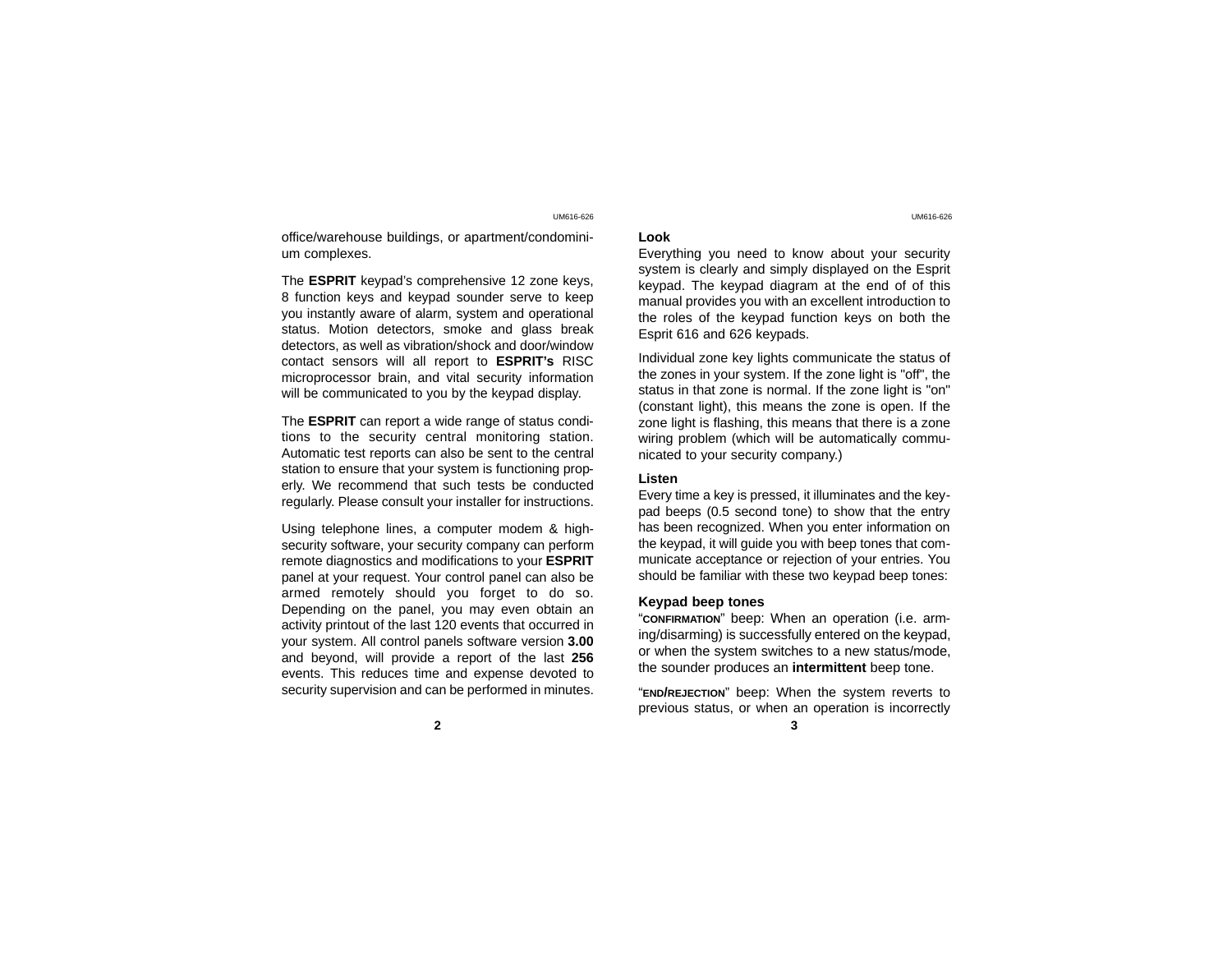entered on the keypad, the sounder emits a **continuous** beep tone.

**"PARTITIONING"** (not available on all models)

Based on your instructions, your installer can program your panel to recognize and control 2 separate systems by activating the panel's "**partitioning**" feature. When partitioning is activated, each zone can be defined as belonging to System A, System B, both systems (dual  $|a|$ , or no system assignment (common area). User access codes can also be programmed to arm or disarm one system or both systems simultaneously.

Your keypad can display the status of both systems. In partitioning mode, when System A is armed, the **[STAY]** key flashes**\***. If System B is armed, the **[AWAY]** key flashes**\***. If both systems are armed, both of these keys will be flashing**\***.

**\***On control panel models **728**, **728 EXPRESS** and **<sup>738</sup> EXPRESS** using software versions **2.1X onward**, keys indicated will not flash, but will be constantly illuminated.

## **Code priority**

When deciding who should have access to your security system control panel, please keep in mind that each user code can be assigned a different code priority by your installer. Code priority determines the level of security access each user will have, and which features and functions they can activate.

 $\Phi$  Control panel software versions 2.00 and beyond.

**4 5**

UM616-626 UM616-626

**User Codes 01-16**, or **01-48** (on control panels software version **3.00** and beyond) can be programmed by your installer to arm/disarm the system, activate **[STAY]** or **[AWAY]** arming, and zone bypassing. These codes can also be designated to arm/disarm only System A zones, only System B zones, or both systems by your installer.

## **Programming User Codes**

In addition to the master code, the Esprit control panel can be programmed to accept up to 8, 16, or 48 user codes, depending on the control panel. You can choose to use either 4 or 6-digit access codes with your system. 6-digit codes are considered more difficult to "crack" and are therefore seen as more "secure." If, however, ease of recall is your priority, then 4-digit access codes can be programmed instead. Once your codes are entered your panel will store them even after total AC and battery failure.

**Note:** Never select a code that is too simple or too obvious, your telephone number, street address or codes such as 1234, since these codes are used as defaults by many manufacturers.

Your installer will program the Esprit to accept 4 or 6 digit codes, and also assigns code definitions to all access codes. To create or modify access codes, follow the steps indicated on the next page. The master code or user 01 code must be used to enter "programming" mode to program user codes.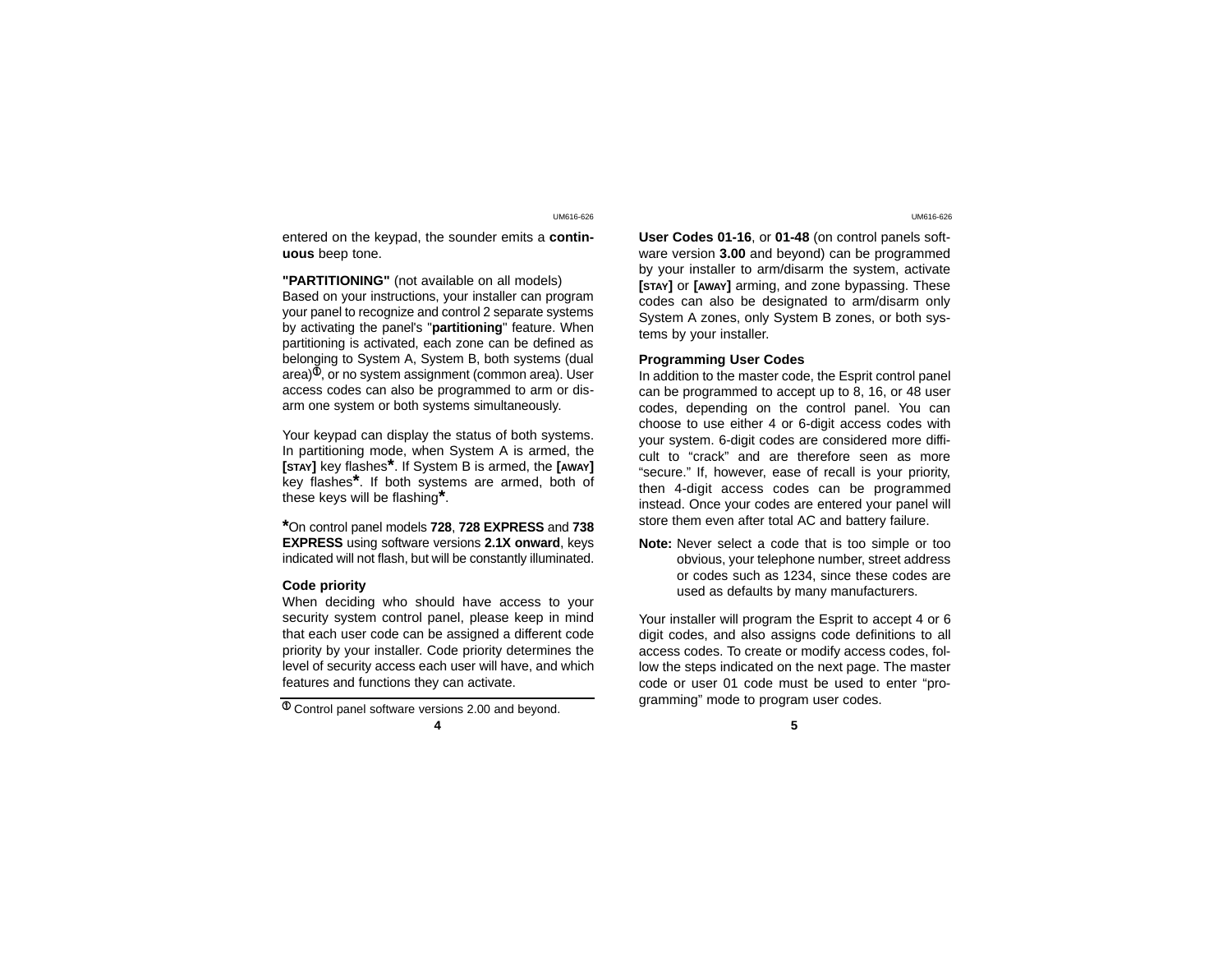Each access code is made up of 4 or 6 digits (programmed by your installer). The master code<br>**474747** and user codes are identified by a 2 digit "code number".

| CODE    | CODE # | <b>CODE</b> | CODE# | <b>CODE</b> | CODE# |
|---------|--------|-------------|-------|-------------|-------|
| Master  | 00     | User 17     | 17    | User 34     | 34    |
| User 1  | 01     | User 18     | 18    | User 35     | 35    |
| User 2  | 02     | User 19     | 19    | User 36     | 36    |
| User 3  | 03     | User 20     | 20    | User 37     | 37    |
| User 4  | 04     | User 21     | 21    | User 38     | 38    |
| User 5  | 05     | User 22     | 22    | User 39     | 39    |
| User 6  | 06     | User 23     | 23    | User 40     | 40    |
| User 7  | 07     | User 24     | 24    | User 41     | 41    |
| User 8  | 80     | User 25     | 25    | User 42     | 42    |
| User 9  | 09     | User 26     | 26    | User 43     | 43    |
| User 10 | 10     | User 27     | 27    | User 44     | 44    |
| User 11 | 11     | User 28     | 28    | User 45     | 45    |
| User 12 | 12     | User 29     | 29    | User 46     | 46    |
| User 13 | 13     | User 30     | 30    | User 47     | 47    |
| User 14 | 14     | User 31     | 31    | User 48     | 48    |
| User 15 | 15     | User 32     | 32    |             |       |
| User 16 | 16     | User 33     | 33    |             |       |
|         |        |             |       |             |       |

# **Creating User Codes:**

- 1) Press **[ENTER]** + your master code **474747** or user 1 code. You will hear the "**CONFIRMATION**" beep and the **[ENTER]** key will flash, to show you that the panel is ready to accept your code number entries.
- 2) Enter the two digit "code number" (01-16, or 01-48) for the user code you wish to program (or 00 to change the master code). You will hear the "con-**FIRMATION**" beep, and the **[ENTER]** key will stay "on".
	- **6 7**

## UM616-626 UM616-626

3) Key in **4 (or 6) digits** of the user code number and press **[ENTER]**. The "**CONFIRMATION**" beep will be heard again. The **[ENTER]** key will flash. A four (or six) digit user code has been entered into memory. You may continue programming other user codes, or press **[CLEAR]** to exit programming mode.

**Note: [2ND]** key flashes if location is empty (no code programmed).

**Duress code:** (applicable for software version 3.10) The last user code (user 48) can be programmed to report a "duress code". If you are forced to arm or disarm your system under threat, a duress code can be entered in the key sequence to produce a silent alarm at the monitoring station. Check with your installer to see if this option is active on your system.

## **Deleting a user code:**

Pressing **[ENTER]** + master code + code location (01-48) to be erased + **[2ND]** key + **[ENTER]**. Press **[CLEAR]** to exit programming mode. (Note: Do not clear master code.)

# **ARMING THE SYSTEM** (without partitioning)

The Esprit can be armed in 5 different ways designed to cover a wide variety of security situations. We suggest that you familiarize yourself with all 5 arming procedures so that you can take full advantage of your system.

# **(1) REGULAR system arming**

(used for normal, day-to-day system operation) The keypad's green "**READY**" light must be "on" in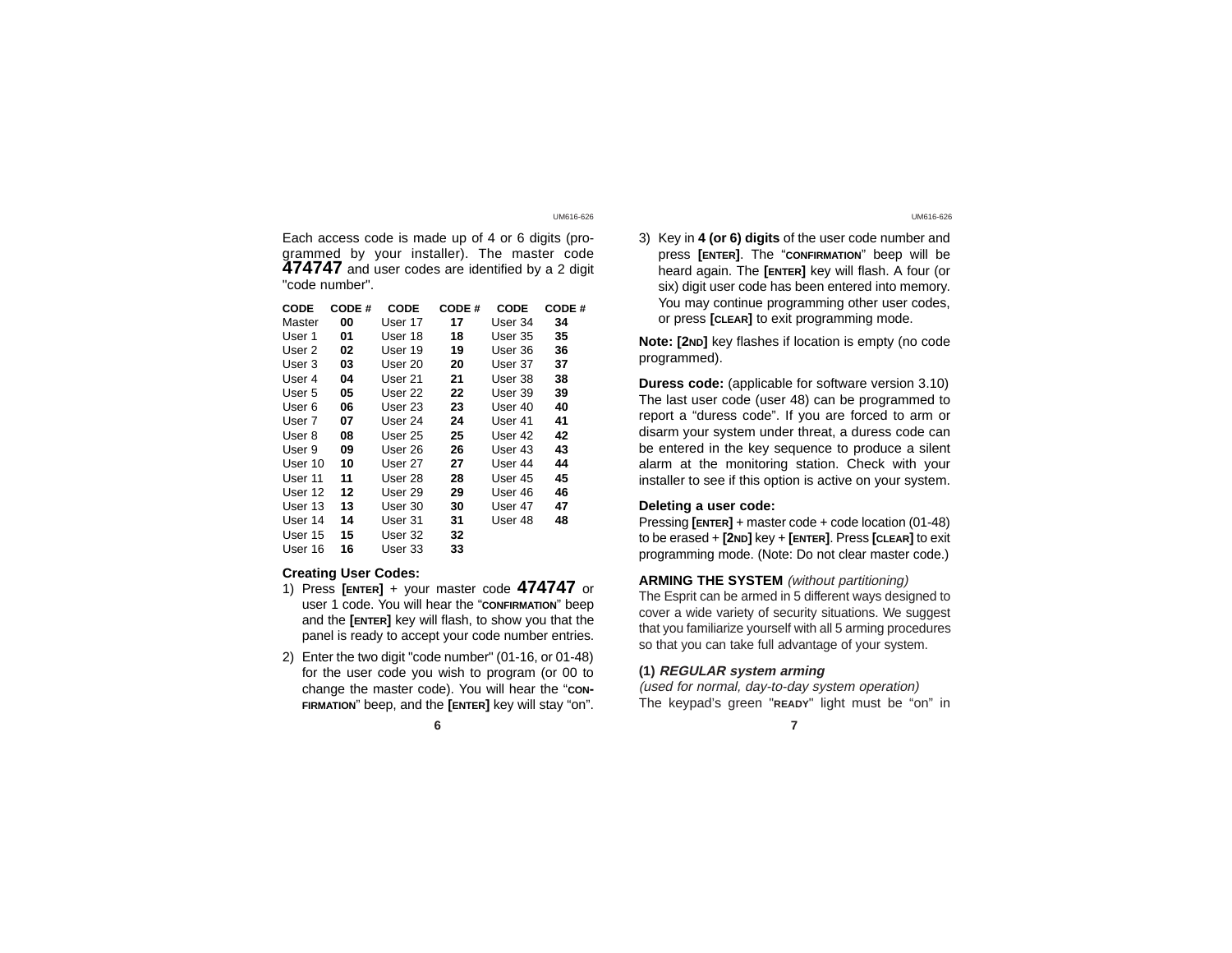order to arm the system. This light will only illuminate if all zones are closed. All doors and windows must be closed, and there can be no movement in areas monitored by motion detectors. Once the "**READY**" light is on, enter your user code. If you make a mistake entering your code, the keypad sounder "**END/REJECTION**" beep will let you know. Just press **[CLEAR]** and re-enter the code.

When you have correctly entered your user code, the red "**ARMED**" light will come on, and you will hear the keypad "**CONFIRMATION**" beep. The "**READY**" light will flash and the keypad will "beep" (if programmed) during the exit delay period. (Note: The last 10 seconds the beep will be faster.) **[STAY]** and **[AWAY]** keys will flash**\***. Your installer will program exit delay duration based on the time you require to safely exit the protected area once the system is armed.

**\***On control panel models **728**, **728 EXPRESS** and **<sup>738</sup> EXPRESS** using software version **2.1X**, keys indicated will not flash, but will be constantly illuminated. Software versions **2.2X** onward, keys indicated do not illuminate.

## **(2) "STAY" arming [STAY]** + **CODE** OR **KEY [11]** (partial system arming)

"Stay" arming allows you to remain in the protected area while "partially" arming the system. This means that you can stay in and move around your home, or commercial building, while certain designated zones are armed. You might choose to have entry/exit points like doors or win-

dows protected, or the basement, or perhaps all the zones on the perimeter of your home or establishment.

Based on your instructions, your installer programs the control panel to arm certain zones in "Stay arm ing" mode. These programmed "Stay" zones will **arm** on "Stay" mode and can only be changed by your installer. Please remember that fire zones cannot be bypassed. (Using this convenient feature, you can "Stay" arm the system and then leave the premises while others remain in the protected area.)

Pressing **[STAY]** + **ACCESS CODE** (or **KEY [STAY/11] -** see below) on the keypad, activates "Stay arming" com mand. "Stay" arming can also be activated by a key switch - refer to "key switch/push button arming".

# **(3) "ONE KEY" arming**

(One touch system arming - no code required)

## **KEY [10] regular arming**

When the "**READY**" light is on, pressing key **[10]** steadi ly for 2 seconds automatically "full" arms the system, if programmed. No user code is required. This feature can be used to allow specified individuals like service personnel (i.e. cleaners, maintenance) to arm the sys tem when leaving the protected area, without giving them access to any other panel operations.

# **KEY [STAY/11] "Stay arming"**

Please refer to "Stay" arming section above for a full explanation of this feature. There is no need to wait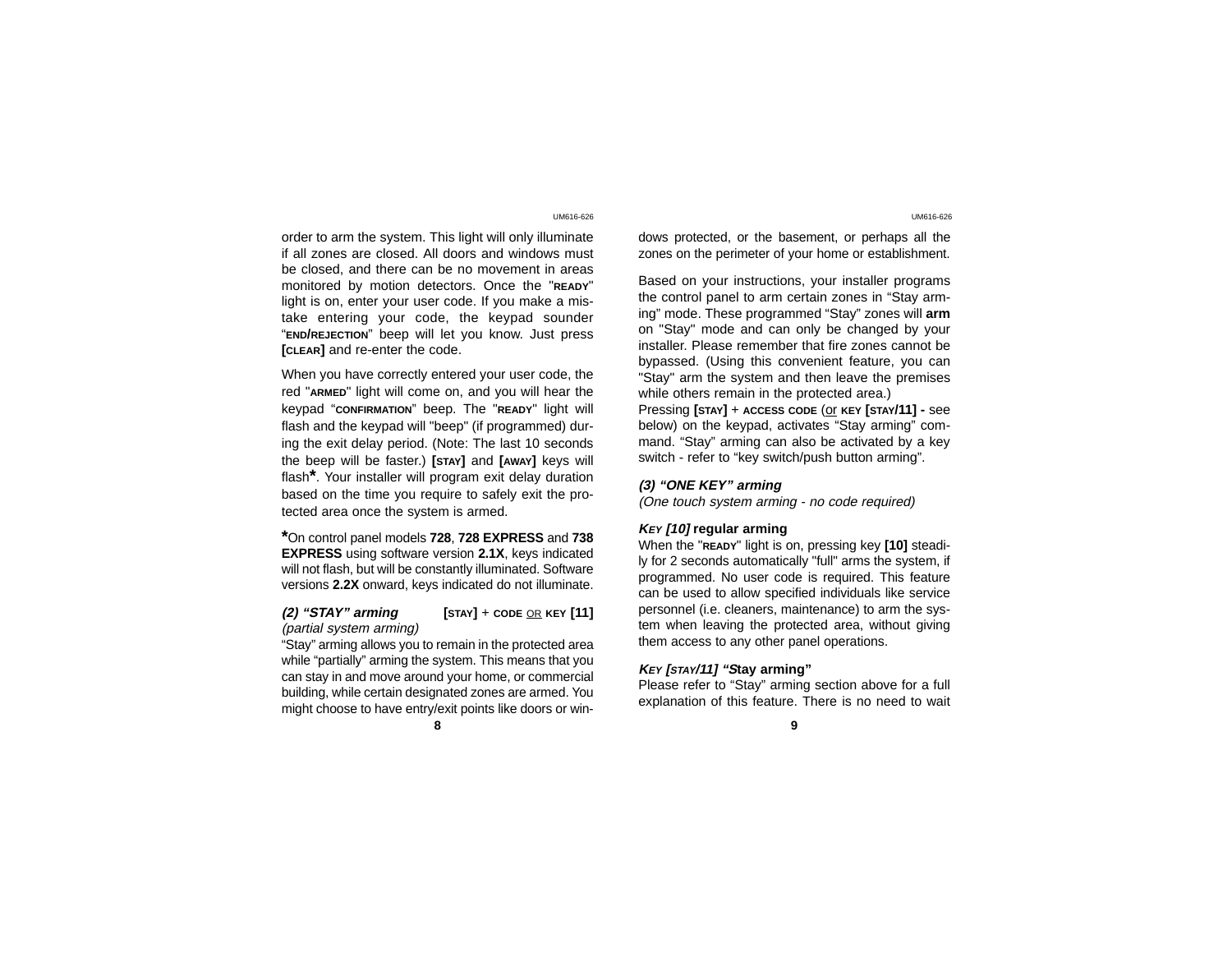for the "**READY**" light before "Stay" arming, however all zones that have been programmed by your installer to arm in "Stay" mode, must be "closed" (no movement in the zones when arming the system).

Pressing key **[STAY/11]** steadily for 2 seconds will automatically "Stay" arm the system.

## Double "Stay" arming:

During the exit delay, pressing **[STAY/11]** again will switch any "delay 1" or "delay 2" zones to "instant" zones. 24 hour "Stay" zones, follow "Stay" zones, and instant "Stay" zones are not affected. Full system arming cancels "double stay" arming.

## Fast exit:

Exit while the system is armed in "Stay" mode (key **[STAY/11]** is flashing**\***):

A: fast exit and stay key **[11]**:

To exit the premises and remain "Stay" armed, press key **[STAY/11]** for two seconds. The system will switch to "exit delay" mode ("**READY**" LED flashes). At the end of the "exit delay" period, the system will return to "Stay" arming mode.

B: fast exit and regular arm key **[10]** arm:

Press key **[10]** for two seconds. The system will switch to "regular" arming (keys **[11]** and **[12]** flash**\***) with an "exit delay" ("**READY**" LED flashes). At the end of the "exit delay" period, the system is "regular" armed.

**\***On control panel models **728**, **728 EXPRESS** and **<sup>738</sup> EXPRESS** using software version **2.1X**, keys indicated will not flash, but will be constantly illuminated. Software versions **2.2X** onward, keys indicated do not illuminate. However, if system is "Stay" armed, **[STAY]** key will illuminate.

## **Key switch/Push-button Arming**

Your system can include a key switch or push button that arms/disarms the system. This arming method is particularly useful when installed in a master bedroom, making system arming and disarming convenient and accessible. The beautifully styled Esprit PS1 bedside remote has been specifically designed for this application and includes a panic zone.

If an **alarm** is generated in your system, or a zone that has not been defined as a "Stay" zone is opened after panel arming, the system can only be **disarmed** from a **keypad** (if keyswitch is defined as "Stay" arming)**,** using an **access code.**

Please ask your installer for more information.

**(4) MANUAL BYPASS arming [BYP]** <sup>+</sup>**CODE** (Arms the system while bypassing defective zones and/or zones you wish to leave open)

**Note:** When you bypass a zone, it is no longer monitored by the security system. It will not generate an alarm on the control panel.

You might not wish to arm the entire system when, for example, workers are renovating part of your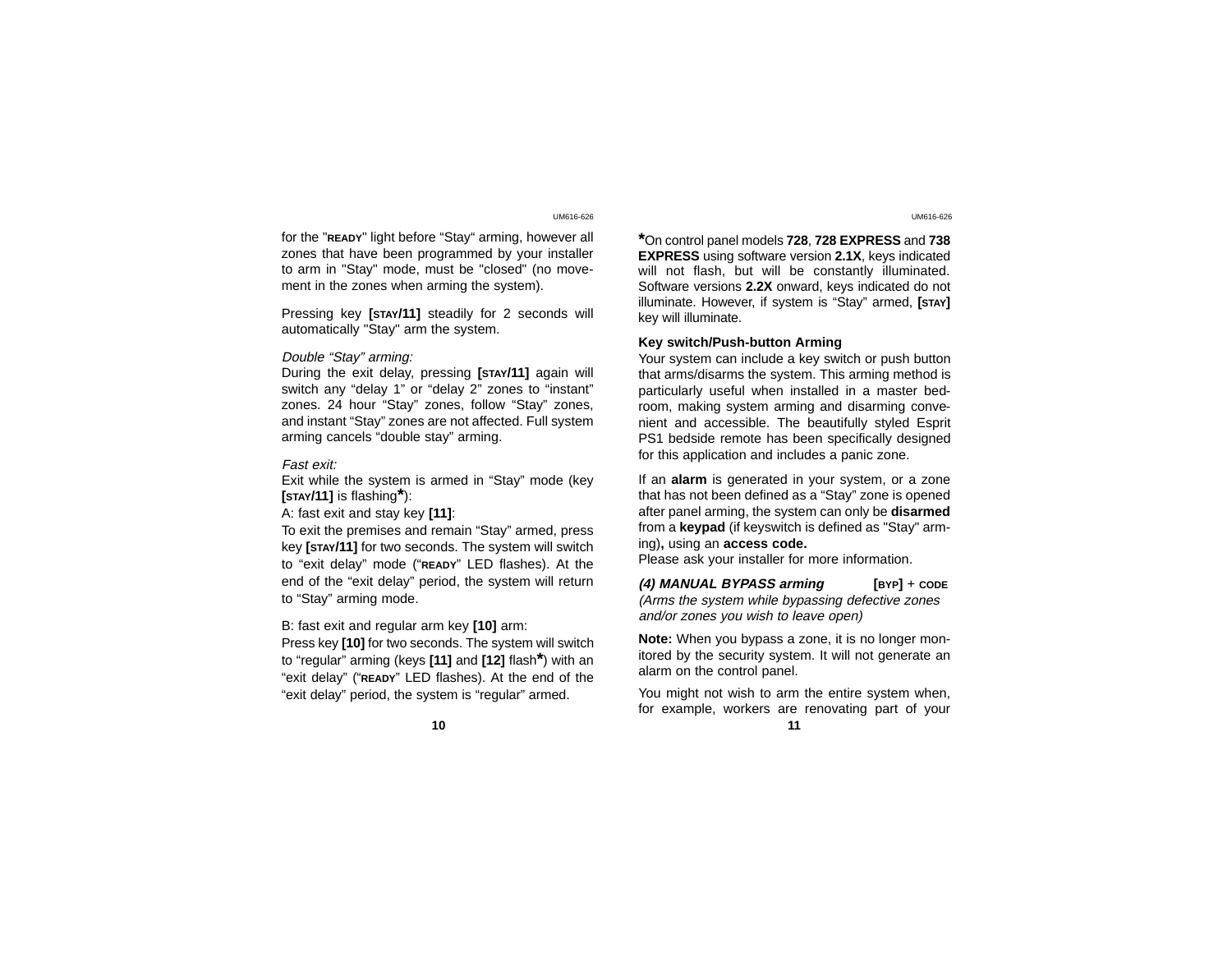house, or for any other reason you need to leave a zone open. If a component of your security system is damaged, it can also be bypassed until repairs are made. Manual bypass arming instructs the control panel to ignore zones that you designate "open", so that the rest of the system can still be armed. (Based on your instructions, only zones that your installer has programmed "bypass-enabled" can be bypassed during manual bypass arming, "auto-bypass (Away) $\mathrm{N}^{\mathrm{D}}$  arming or "Stay" arming. Please note that **the fire zone can not be bypassed.)**

Press the bypass **[BYP]** key, followed by your **ACCESS CODE**. You are now in "bypass" mode. The **[BYP]** key will be illuminated and if zones are currently bypassed they will illuminate as well. Enter the key numbers corresponding to the zones you wish to "bypass". Press again on the key if you wish to undo a zone selection.

If you have entered the correct zone bypass information, press **[ENTER]**. The **[BYP]** key light will remain "on" indicating that zones have been bypassed. If you make an error entering zone numbers, press **[CLEAR]**.

By using the "bypass recall" feature, you can reinstate the latest zone bypass instructions saved in memory. Press **[BYP]** while in "manual bypass arming" mode and the previous bypass status will be reestablished. This eliminates the need to enter the same "bypass" information every time you arm.

 $\overline{\Phi}$  Control panel software versions prior to 2.00.

**12 13**

UM616-626 UM616-626

**(5) AUTO BYPASS (Away) arming [AWAY]** + **CODE** Control panel software versions prior to 2.00: If you want to arm the system without manually entering zones to be bypassed on the keypad, use "Away" auto-bypass feature. **[AWAY]** <sup>+</sup>**ACCESS CODE** should be keyed in. The control panel will automatically bypass any open zones after the exit delay terminates and the system will be armed. The "**READY**" light does not have to be on, but all open zones must be "bypass-enabled". If any zones have been left open, the **[BYP]** light will illuminate to indicate that zones have automatically been bypassed. (**The fire zone cannot be bypassed**.)

**FORCE (Away) arming [AWAY] + CODE** Control panel software versions 2.00 and beyond: To arm the system rapidly without waiting for the **"READY"** light, use Force "Away" arming. **[AWAY]** should be pressed, followed by a valid access code. Once the exit delay expires, any open zones will not be considered "activated" by the panel. Open zones will not be protected, and will not generate an alarm or prevent arming.

These "Away" zones will be activated (and therefore, protected) as soon as they are closed. Armed status is indicated by the **[AWAY]** key flashing**\***. (**The fire zone cannot be force armed**.)

**\***On control panel models **728**, **728 EXPRESS** and **<sup>738</sup> EXPRESS** using software version **2.1X**, key indicated will not flash, but will be constantly illuminated. Software versions **2.2X** onward, key indicated does not illuminate.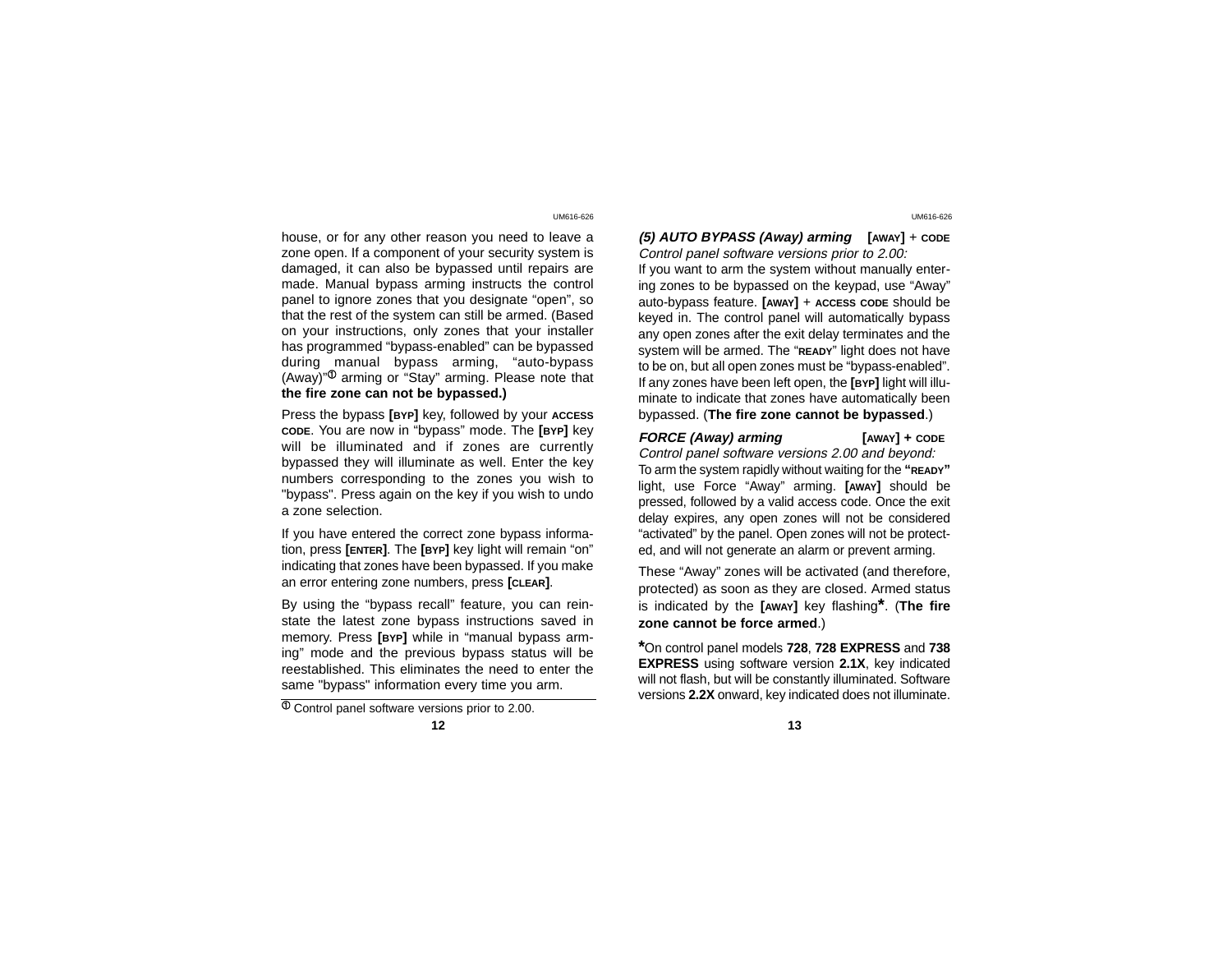**Note:** These features are not recommended for regular use because leaving zones open can reduce the efficiency of system protection. (Force arming and auto bypass away arming are ideal for use with overhead garage doors!)

## **"No movement" supervision feature**

Your panel can be programmed to send a report and/or arm the system if it is not armed (full or "Stay arming") and there is no zone activity for a preprogrammed amount of time. This is a particularly useful feature when supervising the elderly, individuals with chronic health problems or an individual that lives alone.

## **Automatically Arm on Time**

Your installer can program your system to arm at a specific time each day. In this mode, all protected zones and detection devices must be in the "normal" state before arming can occur.

## **Panic zones**

If you need to signal a "panic" situation, the Esprit provides three "panic" zones on your keypad. These panic zones must be programmed by your installer. Pressing keys **[1]** and **[3]** simultaneously for 2 sec. will generate a "panic 1" or, if programmed, a "panic alarm". Pressing keys **[4]** and **[6]** simultaneously for 2 sec. will generate a "panic 2" or, if programmed, a "auxiliary alarm". Pressing keys **[7]** and **[9]** simultaneously for 2 sec. will generate a "panic 3" or, if programmed, a "fire alarm".

Based on your needs, your installer can program these panic zones to generate audible alarms (sirens or bells) or silent alarms, both of which also can be sent directly to your central security station. The 3 different panic zones can also communicate specific messages to your monitoring station, i.e. pressing "panic 1" means "call the police", pressing "panic 2" means "call an ambulance", pressing "panic 3" means "call the fire department". Ask your installer for the exact definition of your panel's panic alarms.

## **DISARMING THE SYSTEM** (without partitioning)

Enter the area using the designated entry-exit door(s). The keypad sounder emits a constant tone to remind you to disarm your system. Enter your user code on the keypad before the entry time expires. If you make a mistake while entering this code, press **[CLEAR]** and re-enter it. The "**ARMED**" light will go off and the sounder will stop.

**SYSTEM ARMING/DISARMING** (with partitioning) Zones can be divided into two systems. Based on your requirements, the installer designates which zones belong to "System A" or "System B", both systems (dual area) $^\text{\textregistered}$ , or are not given a system assignment (common area). A zone belonging to a "dual area" is armed if either "System A" or "System B" is armed, and disarmed only when both systems are disarmed.

 $\Phi$  Control panel software versions 2.00 and beyond. **14 15**

UM616-626 UM616-626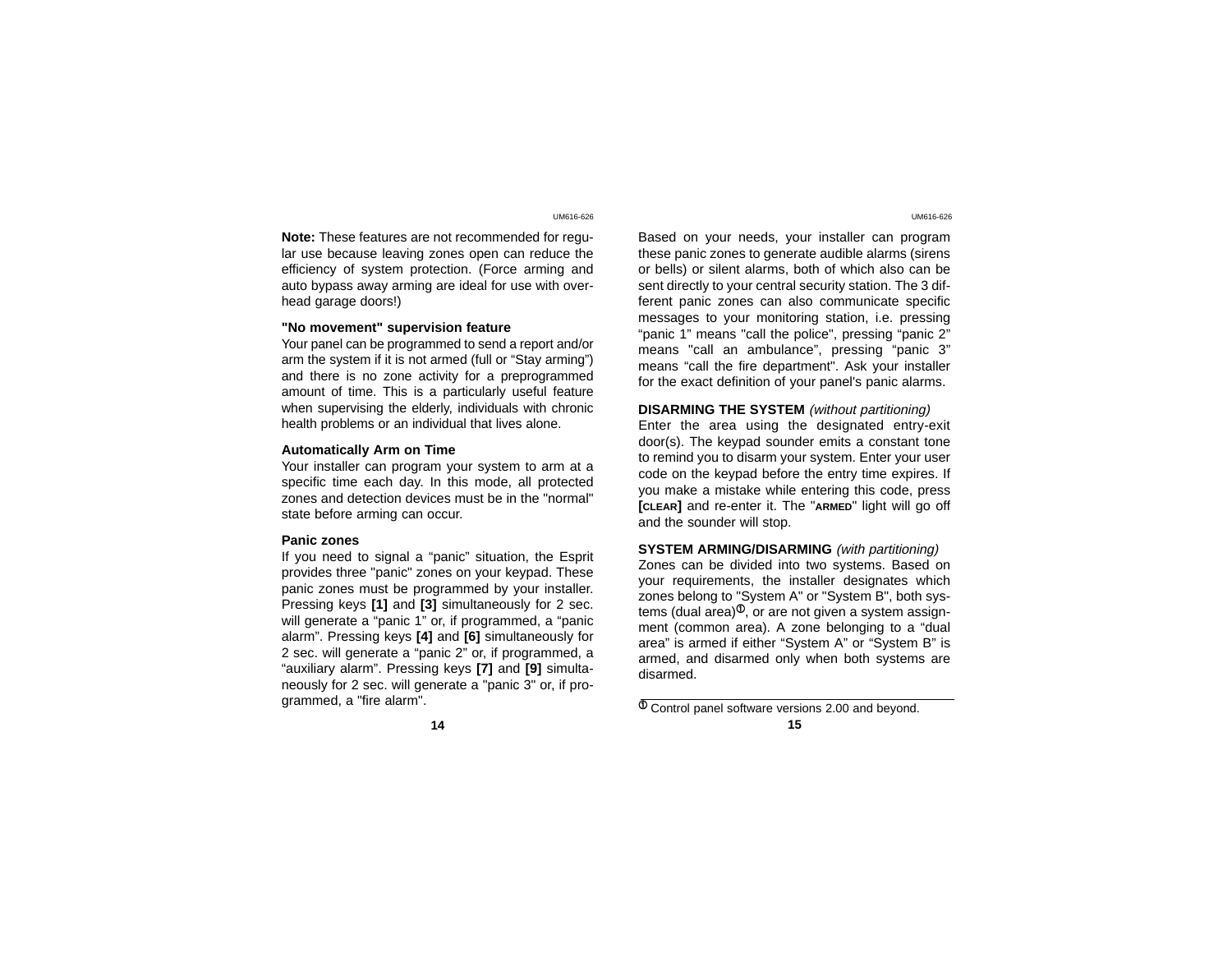A zone belonging to a "common area" is a zone that is armed only when both systems are armed, and disarmed if "System A" or "System B" is disarmed.

Once zones have been assigned to either "System A" or "System B", code definition, also programmed by the installer, determines which access codes can arm "System A" zones, as well as which codes can arm "System B" zones. Codes can also be given access to both systems. When the "**READY**" light is on, entering a code that can access both systems will arm both "System A" and "System B". The **[STAY]** and **[AWAY]** keys will flash**\***, indicating the panel's armed status. Entering this code when the panel is armed will disarm both systems.

# **To arm/disarm each system separately:**

Press **[STAY]** + a valid access code to arm/disarm "System A". (Valid access code = "System A" code, or code with access to both systems.) When the **[STAY]** key flashes**\***, this indicates System A's armed status.

Press **[AWAY]** + a valid access code to arm/disarm "System B". (Valid access code = "System B" code, or code with access to both systems.) When the **[AWAY]** key flashes**\***, this indicates System B's armed status.

**\***On control panel models **728**, **728 EXPRESS** and **738 EXPRESS** using software versions **2.1X onward**, keys indicated will not flash, but will be constantly illuminated.

#### **16 17**

# Note: "System A" codes can stop sirens coming from "System B" zones (and vice versa), but will not disarm a system that is in alarm.

Pressing key **[10]** activates "one key" full arming. (When partitioning is enabled, System "A" and "B" will be armed when key **[10]** is pressed.) Pressing key **[STAY/11]** activates "one key" "Stay arming". (When partitioning is enabled, System "A" is armed by pressing key **[STAY/11]**.)

## **PS1 Bedside remote module**

Pressing any **one** of the three keys of this module will **arm** or **disarm** the system in "Stay" mode (when partitioning is not activated). Please note that if the system is in entry delay or if an alarm is in progress, for your protection, the panel can only be disarmed from a keypad. Pressing any **two PS1** keys simultaneously will generate a **panic** alarm. Your installer can also adjust the PS1's illumination level and mute the buzzer as required.

## **Alarm Memory [MEM]**

The memory light **[MEM]** on your keypad will illuminate if any alarm situations take place while your system is armed. A record of all alarm situations that occur is stored in memory. After disarming the system, pressing once on the **[MEM]** key brings up the zones that were open during the last alarm period.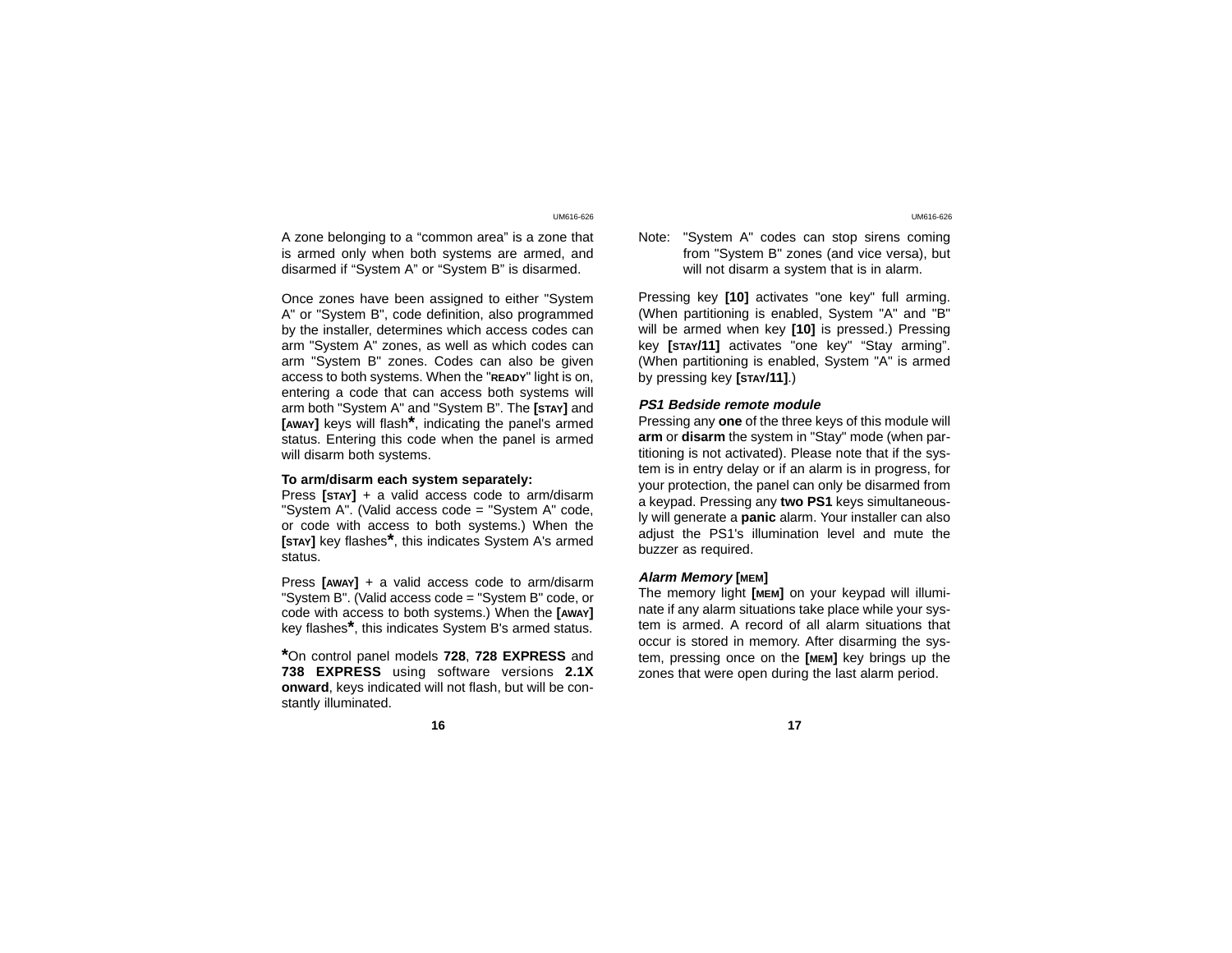## **Programmable output**

Not only does your Esprit control panel provide top security, it also offers you total convenience. Your installer can program the panel to reset smoke detectors & Glasstreks, to activate strobe lights, to activate light switches in your home or office, to reduce or increase building temperature, turn on/off air conditioning, open/close automatic garage doors, and more. Talk to your installer about this helpful feature!

## **Keypad night illumination**

Pressing on the **[MEM]** key for 2 seconds changes it to the keypad illumination key. Pressing this key will then alter the illumination level from low, medium, to high, and then "off". Keep pressing the **[MEM]** key until you reach the level you require, then press **[ENTER]** or **[CLEAR]** to save the setting in system memory.

## **Chime zones**

Zones 1 to 6, as well as the local keypad zones, can be programmed as **chime** zones. A chime zone "advises" you when it is opened by creating a rapid intermittent beep tone. To turn on the "chime zone" feature, press on the selected zone key for three seconds until the intermittent chime beep is heard. This means that the chime feature has been activated. If a continuous beep is heard, this means that the chime is "off". (The keypad zone chime is enabled by pressing key **[8]**.)

If you have more than one keypad in your system, please "chime" program each keypad separately. Keypad chimes must be reprogrammed if the panel suffers total power loss.

### **CHIME KEYS:**

- **Key [1]-[6]** Turns chime "ON" or "OFF" in zones numbered 1-6.
- **Key [8]** Turns the chime "ON" and "OFF" for the zone connected to this keypad. Each keypad must be programmed independently.

## **PANEL BUZZER MUTE:**

**Key [9]** Turns keypad sounder "ON" and "OFF" (intermittent beep means **MUTE** is activated, and keypad sounder is "OFF". Depress for 2 seconds to disable.)

#### **TROUBLE DISPLAY and TROUBLE MEMOR Y**

10 different trouble conditions can be displayed on your keypad. When a trouble condition occurs, the **[TRBL]** key on your keypad illuminates and if programmed by your installer, the keypad sounder will beep. (When "power supply failure" trouble occurs, the **[TRBL]** key flashes rapidly.<sup>®</sup>) Press on this key and it flashes, indicating that your panel is in "trouble display" mode.

Control panel software versions prior to 2.00: Keys that illuminate in "trouble display" mode tell you which trouble conditions are taking place and/or are

 $\Phi$ Control panel software versions 2.00 and beyond.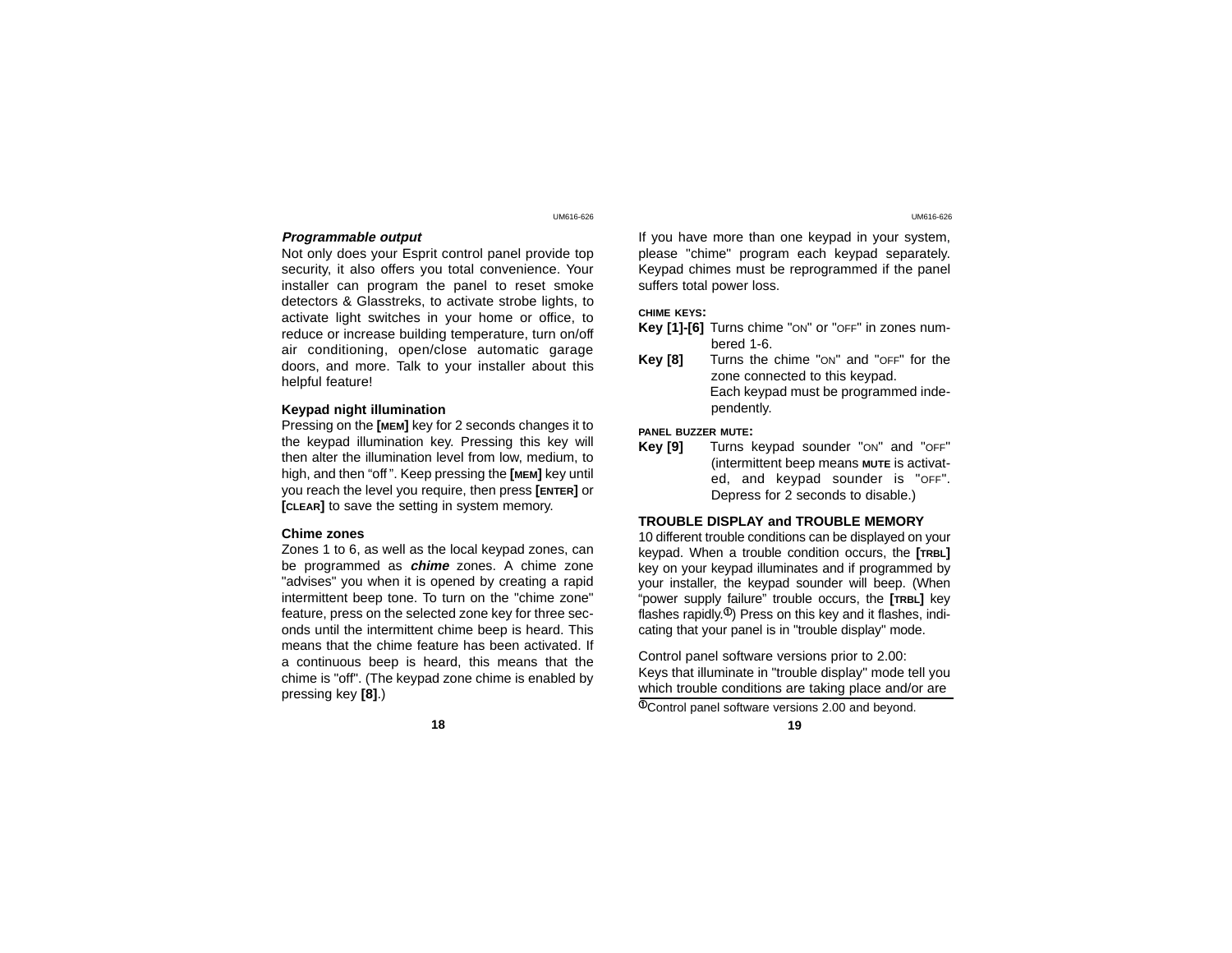in memory. Pressing on any key except **[2ND]** will return the keypad to normal zone display.

Trouble conditions will remain in "trouble" memory. Pressing on the **[2ND]** key displays current trouble conditions. Pressing **[CLEAR]** will erase trouble conditions in memory.

Control panel software versions 2.00 and beyond: Keys that illuminate in "trouble display" mode indicate the trouble conditions **currently** taking place. Press on any key to return keypad to normal zone display.

## **Key [1] No battery/low battery**

If battery is not connected to control panel, or if it is at low capacity, key **[1]** illuminates. This means that the battery connected to panel should be replaced because it can no longer provide adequate back-up current in the event of a power failure. Trouble indicator **[1] will also** illuminate if battery voltage drops to 10.5 volts while panel is running on battery power (with no AC).

## **Key [2] Power failure**

**(Control panel software versions 1.4 and beyond)** If AC power is not being supplied to the panel **and/or** the power supply is unable to charge the battery **and/or** the power supply voltage exceeds 14.9 volts, key **[2]** will illuminate. Power failure can be excluded from key **[TRBL]** display by your installer. **When a "power supply failure" trouble occurs, [TRBL] key flashes rapidly.**

## **Key [3] AC power failure**

**(Control panel software versions prior to 1.4)** If AC power is not being supplied to the control panel,

key **[3]** will illuminate. AC trouble can be excluded from keypad "trouble display" by your alarm installer.

## **Key [4] Bell disconnect**

If a bell or siren is not connected to the bell/siren output, this is indicated by the illumination of key **[4]** in trouble display mode.

## **Key [5] Maximum bell current**

If key **[5]** illuminates, it indicates that the processor has recognized that the bell/siren output current exceeds 3A. This causes automatic shutdown of the bell output. Once the problem is corrected, power will automatically be restored to the bell/siren circuit.

## **Key [6] Maximum auxiliary current**

Key **[6]** illumination indicates that the processor has recognized auxiliary output current exceeds **1A**. This causes automatic shutdown of the auxiliary output. Once the problem is corrected, power will automatically be restored to the auxiliary output. This output powers such devices as motion detectors and accessory modules.

### **Key [7] Communicator report failure**

If your control panel cannot communicate with the central monitoring station, key **[7]** illuminates.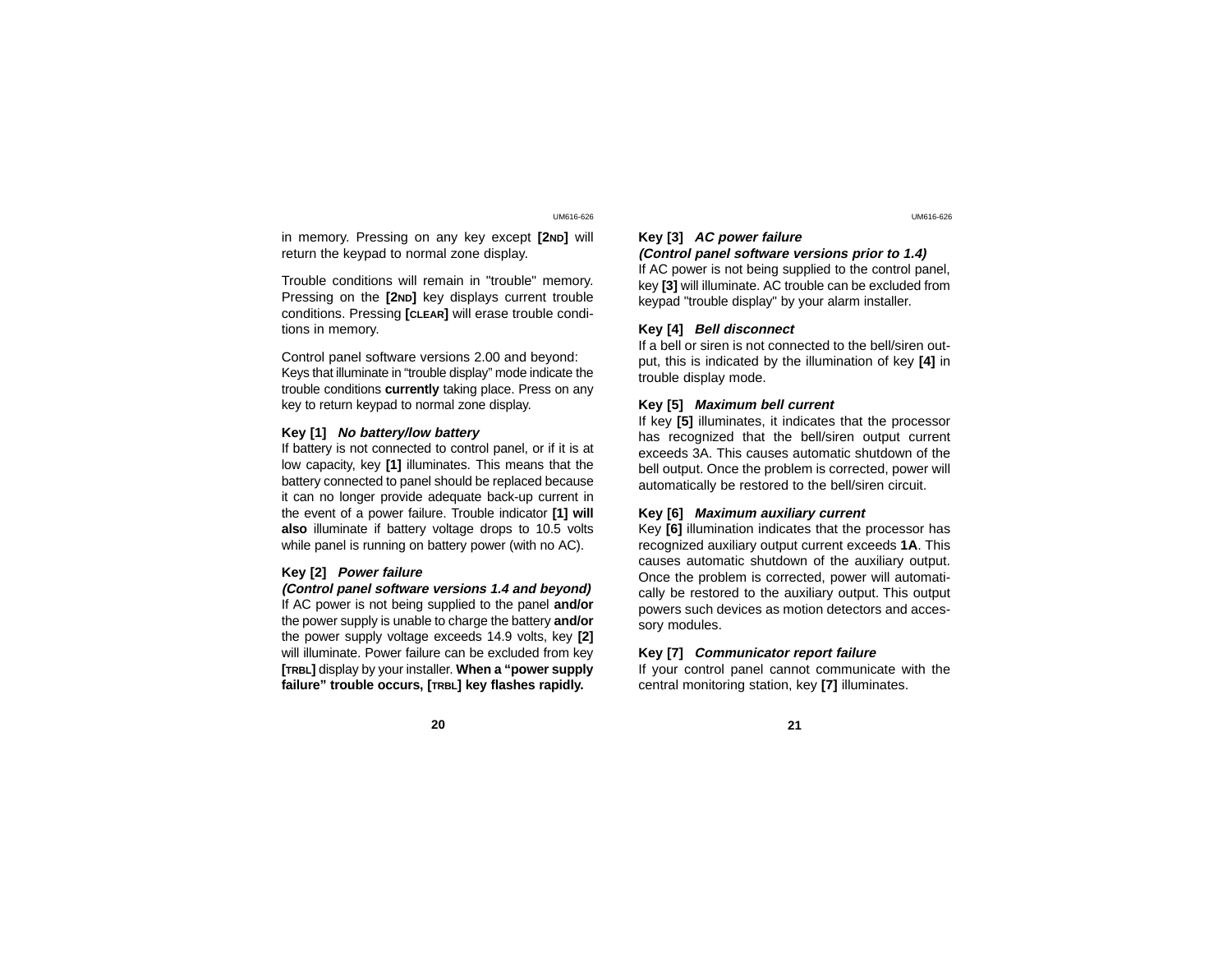### **Key [8] Timer loss**

If the system timer is not functioning, usually after total battery and AC power failure, key **[8]** illuminates. The timer should be reprogrammed after total power loss.

To reprogram the timer (control panel software versions prior to 2.00): Press **[ENTER]** + master code/user 1 code + **[MEM]**. Then enter 2 digits (00 to 23) for hours, followed by 2 digits (00 to 59) for minutes. Press **[ENTER]** twice. If trouble key **[8]** is still illuminated, press **[TRBL]** <sup>+</sup>**[CLEAR]** after programming the time.

To reprogram the timer (control panel software versions 2.00 and beyond): Press **[ENTER]** + master code/user 1 code + **[MEM]**. Key **[MEM]** flashes. Then enter 2 digits (00 to 23) for hours, followed by 2 digits (00 to 59) for minutes. Press **[ENTER]**.

### **Key [9] Tamper/zone wiring failure**

Key **[9],** if illuminated, means that there is a wiring problem in one of your protected zones.

#### **Key [10] Telephone line monitor**

Key **[10]** illuminates if the panel detects the loss of the telephone line.

## **Key [11] Fire/trouble**

If the fire zone is cut, the fire zone key and trouble key **[11]** will illuminate.

Most of these "trouble" conditions will be programmed by your installer to be reported directly to your securi-

**22 23**

ty company. Please make sure to contact your alarm company, however, to ensure that repairs are imme diately made to your security system.

# **Fire Alarm Operation**

# **Alarm**

Upon a Fire Alarm, the bell/siren will operate in "pulse mode".

## **Silence/Reset**

To silence or reset a fire alarm, enter a valid user code.

Note: **IF A FIRE CONDITION EXISTS, FOLLOW YOUR EVACUATION PLAN IMMEDIATELY!** If there is no fire condition, contact your monitoring company without delay to avoid an unnecessary response.

## **Fire Safety in the Home**

Reasonable fire safety can be achieved by following a three point program:

- 1. Minimizing fire hazards
- 2. Providing a fire warning system
- 3. Having and practicing an escape plan

Minimizing Fire Hazards The three traditional fire killers are:

- 1. Smoking in bed
- 2. Leaving children home alone
- 3. Cleaning with flammable liquids such as gasoline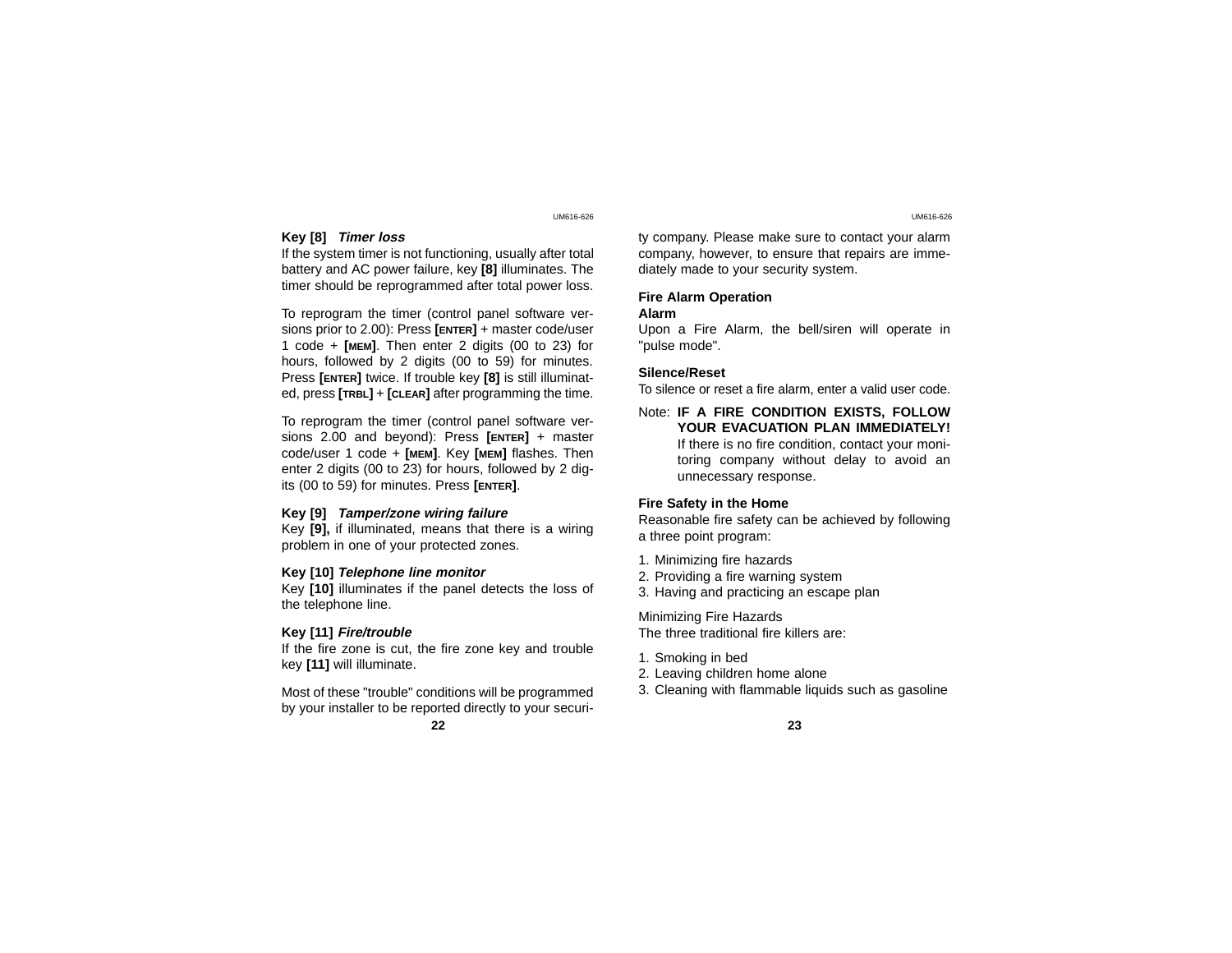## **Providing a Fire Warning System**

Household fires are especially dangerous at night. Fires produce smoke and deadly gases that can overcome occupants while they sleep. To warn against fire, smoke detectors should be installed outside of each separate sleeping area in the immediate vicinity of the bedrooms and on each additional story of the family living unit, including basements.

## **Having and Practicing an Escape Plan**

There often may be very little time between detection of a fire and the time that it becomes deadly. This interval may be as little as one or two minutes. Advance warning of a fire may be wasted unless the family has planned in advance for a rapid exit from their residence.

## Notes:

- 1. Plan and practice for fire conditions with the focus on rapid exit from the residence.
- 2. Drills should be held so that all family members know what to do.
- 3. Each person should plan for the possibility that an exit out of the bedroom window may be necessary. An exit out of the residence that does not require the opening of a bedroom door is essential.

## **Provision for the Disabled**

For special circumstances where life-safety of some occupant(s) depends upon prompt rescue by others, the fire warning system includes a means of prompt,

**24 25**

automatic notification to those who are to be depended upon for the rescue.

## **Testing your System**

It is recommend that your system be tested once a week. Contact your monitoring station BEFORE and AFTER testing.

## **Burglar Alarm Testing**

With the system disarmed and the "**READY**" light on, activate motion detectors (walk in protected area). Open and close protected doors. Observe the zone light. It should come on following each activation. If keypad panic keys are enabled (check with your installer), pushing one of these keys will initiate a local alarm (if programmed) and a signal to be transmitted to the monitoring station (if programmed). Your installer can advise you of the best way to test your particular system.

## **Fire Alarm Testing**

CAUTION: Do not use open flame or burning materials to test your fire detection devices. Contact your alarm installer to discuss safe methods to test your system.

## **System Maintenance**

Under normal use, your system requires virtually no maintenance other than regular testing. It is recommended that the standby battery be changed every three years.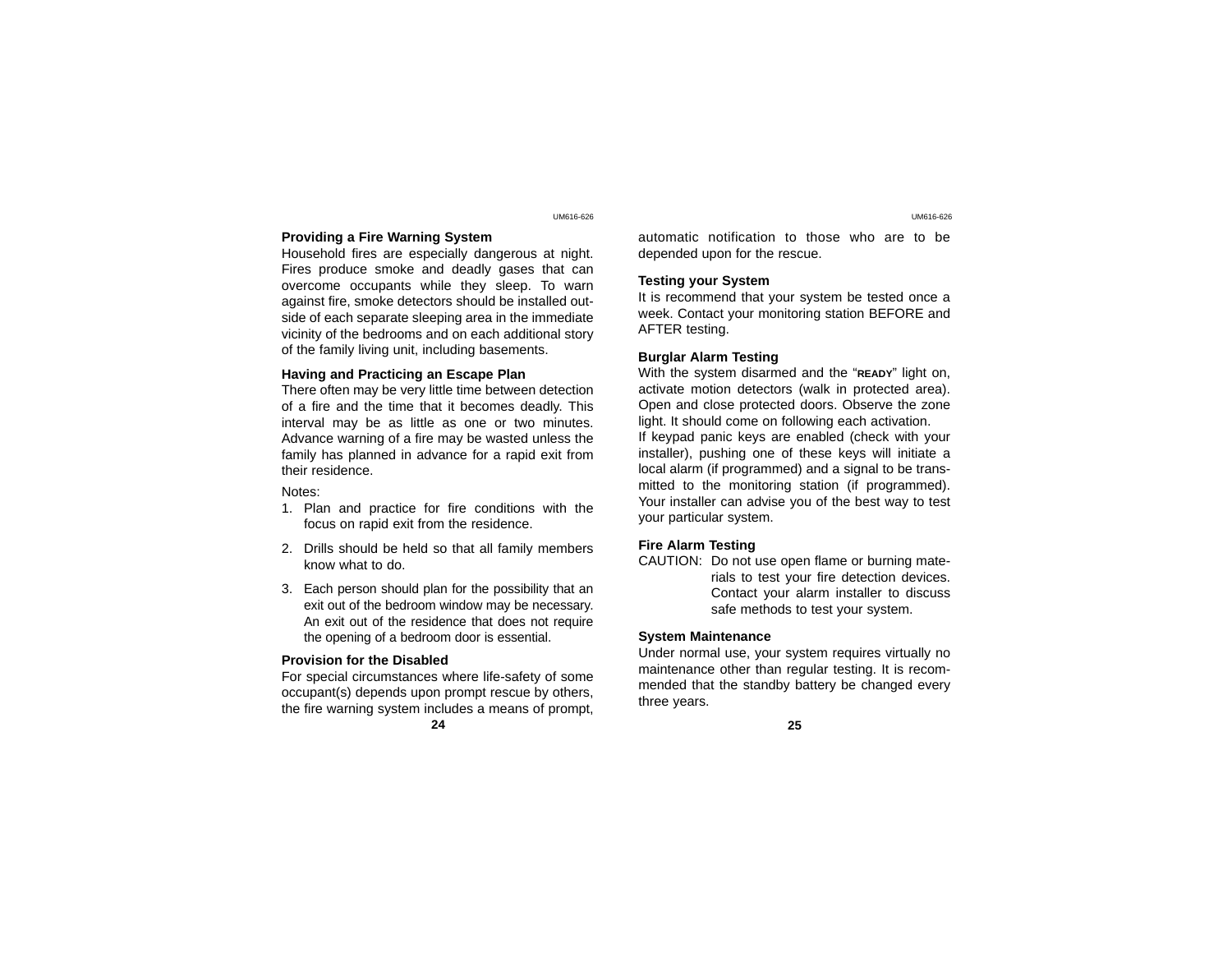# **KEY ACCESS PROGRAMMING**

Several **control panel** features can be programmed quickly on the keypad, without entering any programming addresses or section numbers.

Select "one-key access" programming mode by pressing **[ENTER]**, followed by master or user code 1. Then press the single key (listed below) corresponding to the feature you wish to activate. (Verify first with your installer that all of the features listed below have been programmed and activated on your control panel. Press **[ENTER]** or **[CLEAR]** to exit.

## *key*<br>[9] **[9] "Auto arming" time program**

Key  $[9]$  flashes.<sup> $\Phi$ </sup> Enter two digits (00 to 23) for hours + 2 digits (00 to 59) for minutes. (Press **[ENTER].**)<sup>2</sup>

# **[MEM] "Panel time"**

Key **[MEM]** flashes. $\Phi$  Enter two digits (00 to 23) for hours  $+ 2$  digits (00 to 59) for minutes. (Press **[ENTER].**)<sup>Á</sup>

# **[BYP] Test report**

If programmed by your installer, this sends a test report code to the monitoring station.

 $\overline{4}$  Control panel software versions 2.00 and beyond.  $\overline{4}$  Control panel software versions prior to 2.00.

## **[TRBL] Call Espload via telephone**

If programmed by your installer, this initiates communication to the central monitoring station computer using Espload software.

## **[AWAY] Answer Espload**

This feature initiates "modem" communication between your panel and a computer running Espload software. (The ADP-1 adapter can also be used.)

## **[STAY] Cancel communication attempts** Stops calls from/to Espload.

When communicating with Espload, it is impossible to enter programming mode.

## UM616-626 UM616-626

**<sup>26</sup> 27**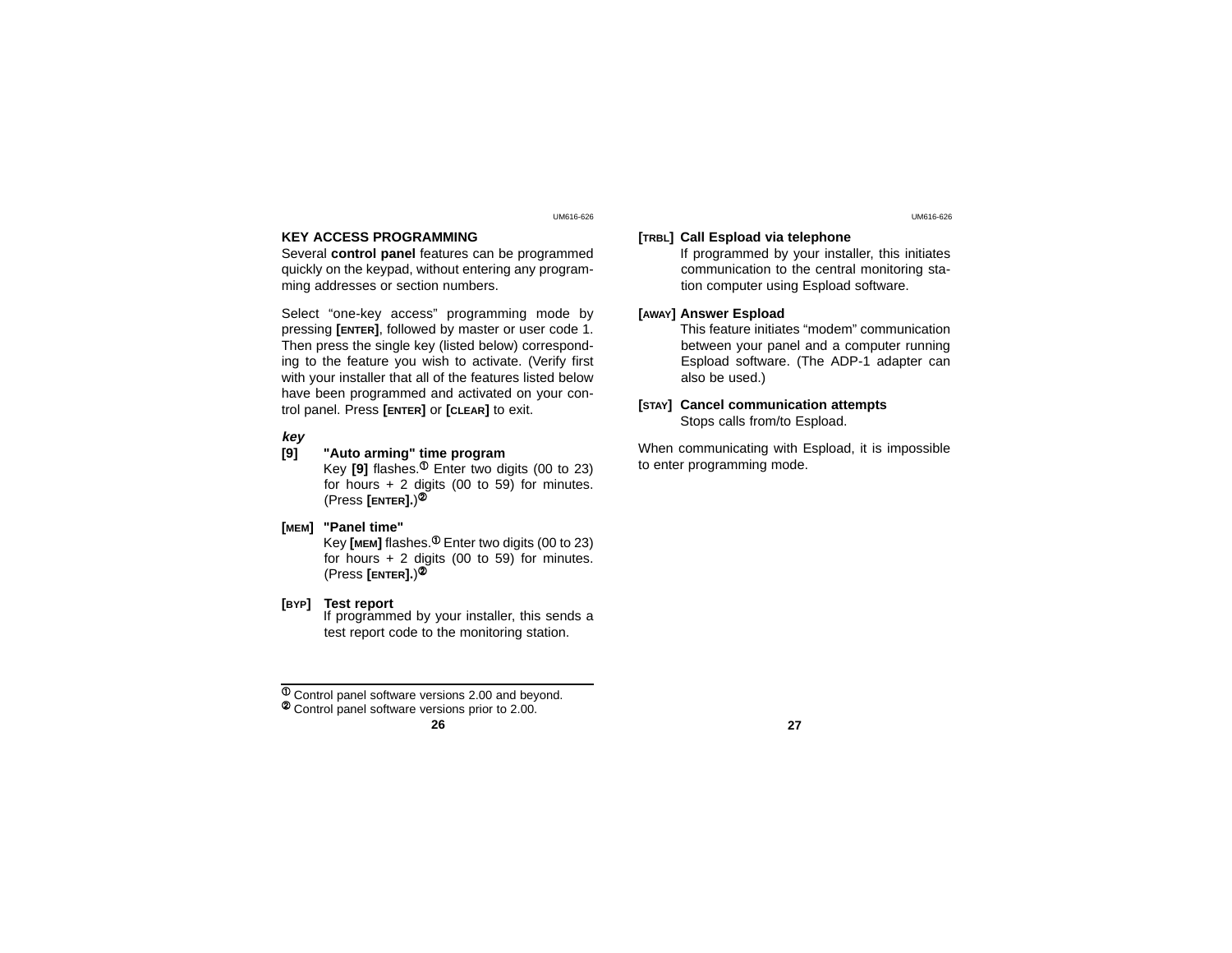| <b>IMPORTANT:</b><br>Keep this information in a secure location.                              |  |              |                           |                                 |  |  |
|-----------------------------------------------------------------------------------------------|--|--------------|---------------------------|---------------------------------|--|--|
| <b>ZONE DESCRIPTION</b>                                                                       |  |              |                           |                                 |  |  |
| <b>PARTITIONING</b> Yes ■No SYSTEM<br><b>ACTIVATED</b><br>Zone 1: $\overline{\qquad \qquad }$ |  | ௺            | 24<br><u>Hr</u><br>$\Box$ | <b>Bypass</b><br><b>Enabled</b> |  |  |
| Zone 2: $\qquad \qquad \Box$                                                                  |  | П            | П                         | П                               |  |  |
| Zone 3: $\qquad \qquad \square$                                                               |  | П            | П                         | $\blacksquare$                  |  |  |
| Zone 4: $\qquad \qquad \Box$                                                                  |  | П            | П                         | П                               |  |  |
| Zone 5: _____________ □                                                                       |  | П            | П                         | П                               |  |  |
| Zone 6: $\qquad \qquad \square$                                                               |  | П            | П                         | П                               |  |  |
| Zone 7: ____________ □                                                                        |  | П            | П                         | $\Box$                          |  |  |
| Zone 8: $\qquad \qquad \square$                                                               |  | П            | П                         | П                               |  |  |
| Zone 9: ____________ □                                                                        |  | П            | П                         | П                               |  |  |
| Zone 10: <u>□ □ □ □</u> □                                                                     |  | П            | П                         | $\overline{\phantom{a}}$        |  |  |
| Zone 11: $\qquad \qquad \Box$                                                                 |  | П            | П                         | - 1                             |  |  |
| Zone 12: ___________ □                                                                        |  | $\mathsf{L}$ | $\blacksquare$            |                                 |  |  |

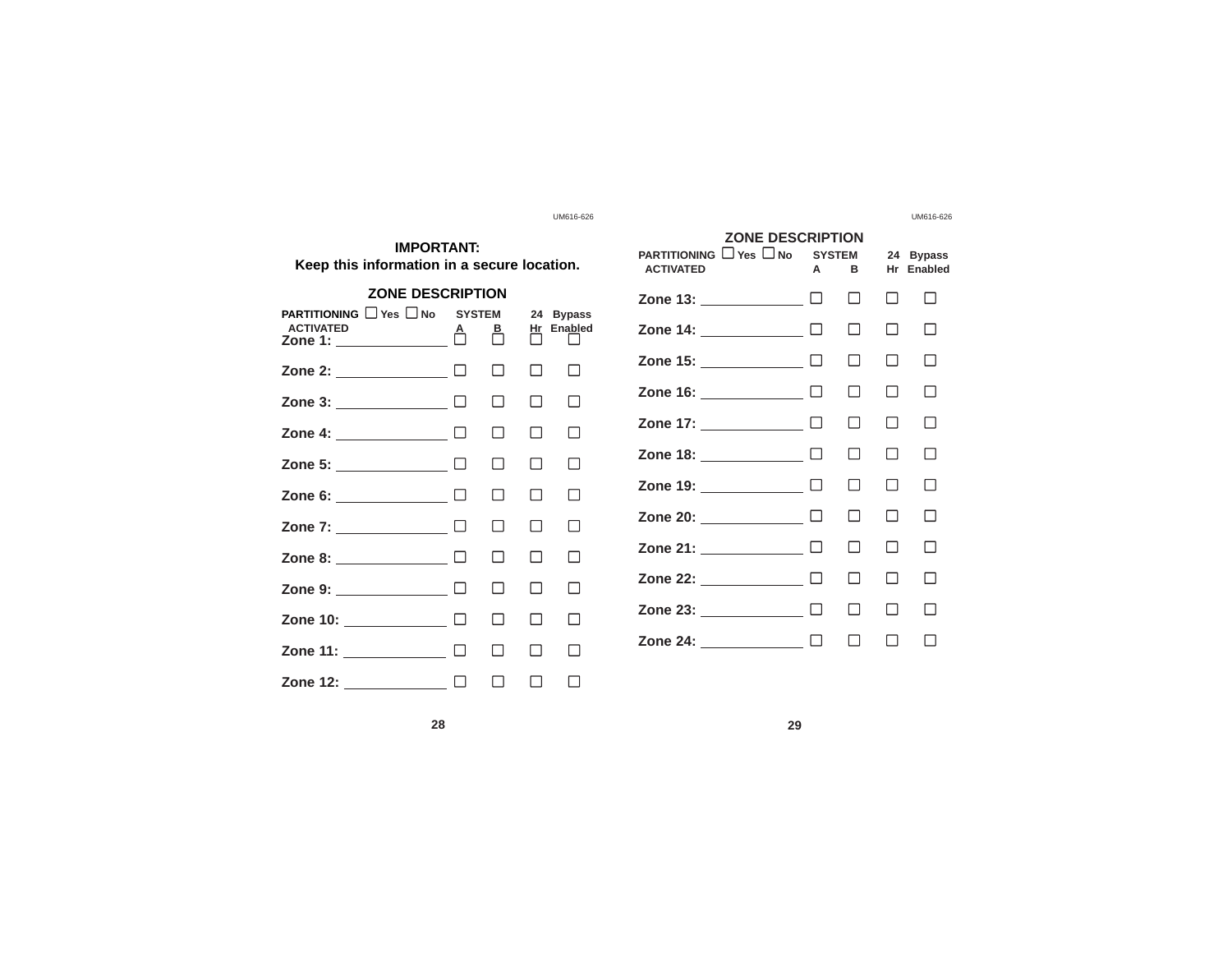|                     |                                                                                                                                                        |                        |   |           | UMD I 0∹0∠0 |  |
|---------------------|--------------------------------------------------------------------------------------------------------------------------------------------------------|------------------------|---|-----------|-------------|--|
| <b>ACCESS CODES</b> |                                                                                                                                                        |                        |   |           |             |  |
| Code<br>Name        |                                                                                                                                                        | <b>Arming Priority</b> |   |           |             |  |
| $\Box$ 4 digit      | $\Box$ 6 digit                                                                                                                                         | Reg.                   |   | Stay Away | <b>Byp</b>  |  |
|                     | Master 00<br>User <sub>01</sub><br>User 02<br>User 03<br>User 04<br>User 05<br>User 06<br>User 07<br>User 08<br>User 09<br>User 10<br>User 11          |                        | Δ | R         |             |  |
|                     | User 12<br>User 13<br>User 14<br>User 15<br>User 16<br>User 17<br>User 18<br>User 19<br>User <sub>20</sub><br>User 21<br>User <sub>22</sub><br>User 23 |                        |   |           |             |  |

| UM616-626  |             |                                                                                  |      |                        |   | UM616-626 |
|------------|-------------|----------------------------------------------------------------------------------|------|------------------------|---|-----------|
|            | <b>Name</b> | Code                                                                             |      | <b>Arming Priority</b> |   |           |
|            |             |                                                                                  | Reg. | Stay Away<br>А         | в | Byp       |
| <b>Byp</b> |             | User 24                                                                          |      |                        |   |           |
|            |             | User <sub>25</sub>                                                               |      |                        |   |           |
|            |             | User 26                                                                          |      |                        |   |           |
|            |             | User 27                                                                          |      |                        |   |           |
|            |             | User 28                                                                          |      |                        |   |           |
|            |             | User 29                                                                          |      |                        |   |           |
|            |             | User 30                                                                          |      |                        |   |           |
| Γ          |             | User 31                                                                          |      |                        |   |           |
|            |             | User 32                                                                          |      |                        |   |           |
|            |             | User 33                                                                          |      |                        |   |           |
|            |             | User 34                                                                          |      |                        |   |           |
|            |             | User 35                                                                          |      |                        |   |           |
|            |             | User 36                                                                          |      |                        |   |           |
|            |             | User 37<br>User 38                                                               |      |                        |   |           |
|            |             | User 39                                                                          |      |                        |   |           |
|            |             | User 40                                                                          |      |                        |   |           |
|            |             | User 41                                                                          |      |                        |   |           |
|            |             | User 42                                                                          |      |                        |   |           |
|            |             | User 42                                                                          |      |                        |   |           |
|            |             | User 43                                                                          |      |                        |   |           |
|            |             | User 44                                                                          |      |                        |   |           |
|            |             | User 45                                                                          |      |                        |   |           |
|            |             | User 46                                                                          |      |                        |   |           |
|            |             | User 47                                                                          |      |                        |   |           |
|            |             | User 48                                                                          |      |                        |   |           |
|            |             | NOTE: FOR SECURITY REASONS WRITE ONLY USER NAMES<br>AND NOT ACTUAL ACCESS CODES! |      |                        |   |           |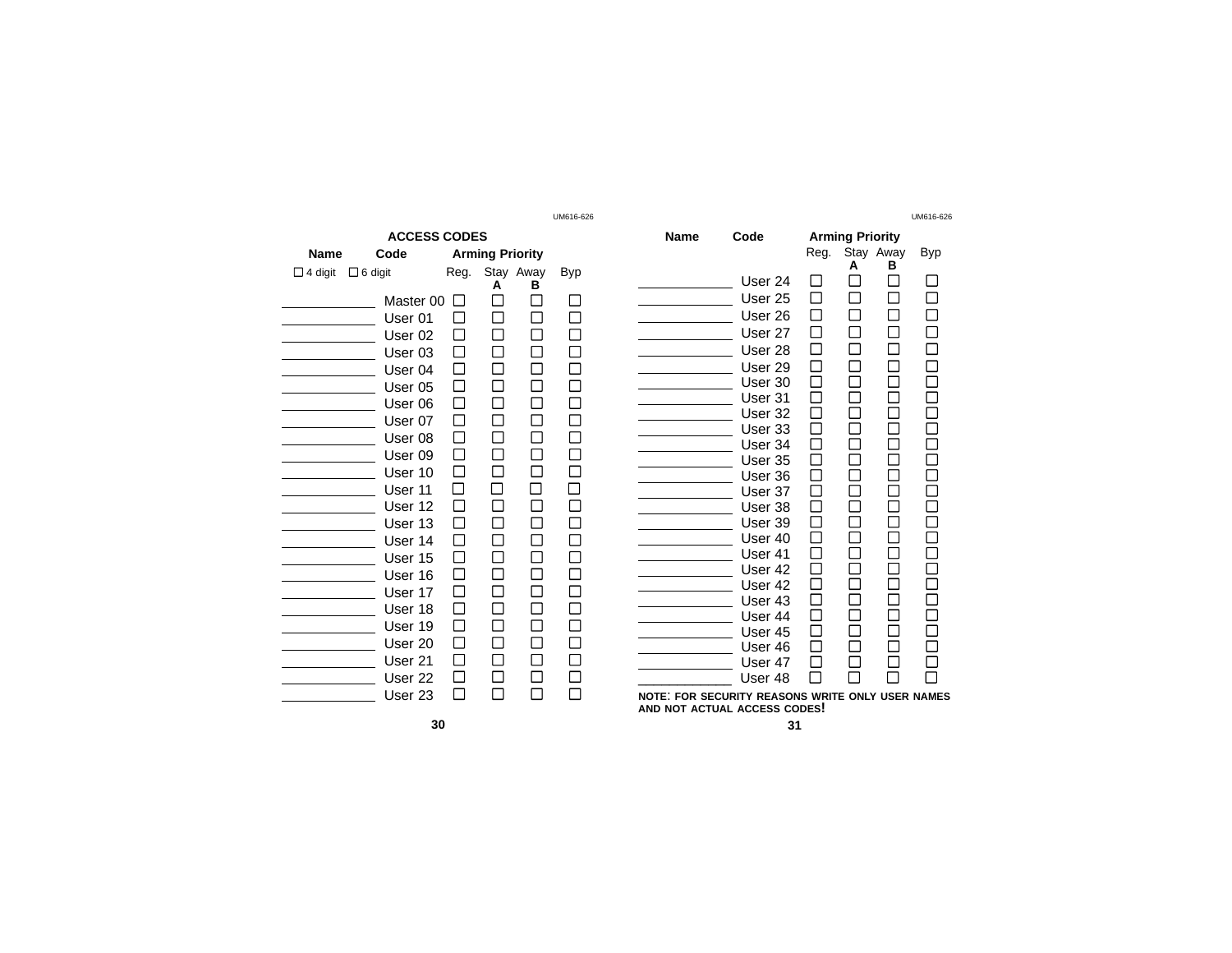# **SPECIAL KEYS AND FUNCTIONS**

□ Key **[10]** Regular arming is activated.

l Key **[STAY/11]** "Stay arming" is activated (Arms system A only, when partitioning is enabled)

| $[1]$ and $[3]$ <sup>*</sup> Police or                       |                |                 |  |  |  |
|--------------------------------------------------------------|----------------|-----------------|--|--|--|
| $\Box$ Silent                                                | $\Box$ Audible | $\Box$ Not Used |  |  |  |
| [4] and $[6]^*$ Auxiliary or $\blacksquare$<br>$\Box$ Silent | $\Box$ Audible | $\Box$ Not Used |  |  |  |
|                                                              |                |                 |  |  |  |
| [7] and [9]* Fire or                                         |                |                 |  |  |  |

 $\Box$  Silent  $\Box$  Audible  $\Box$  Not Used

\*Both keys must be depressed at the same time for 2 seconds - Armed LED will flash.

The **PGM** (Programmable Output) function (if applicable), is and is activated by .

# **SYSTEM TIMES**

Entering and exiting your premises is permitted through doors that you and your installer have determined. You have one exit time and up to two individual entry times i.e. Zone 1-Front door delay 1 (30 sec), Zone 7-Garage door delay 2 (90 sec).

You have \_\_\_\_\_\_\_ seconds to **EXIT** your premises. **32 33**

UM616-626 UM616-626

Your Entry **delay 1** is \_\_\_\_\_\_\_ seconds and you may enter through zone #

Your Entry **delay 2** is \_\_\_\_\_\_\_ seconds and you may enter through zone #

Your siren, if activated by an alarm, will sound for minutes.

## **OTHER INFORMATION**

| This alarm system was installed on: ____<br>By: where the contract of the contract of the contract of the contract of the contract of the contract of the c |  |
|-------------------------------------------------------------------------------------------------------------------------------------------------------------|--|
| Service is provided by<br>Tel:                                                                                                                              |  |

Your monitoring station's telephone number is:

Your account number is: \_\_\_\_\_\_\_\_\_\_\_\_\_\_\_\_\_\_\_\_.

Your alarm transformer location is \_\_\_\_\_\_\_\_\_\_ and is on circuit  $#$   $\qquad \qquad$ .

UL verified compatibility of the 616-626 with Esprit models 708, 728, 728 EXPRESS, 738, 738 EXPRESS, 748, 748ES and SRI-18.

Look for  $\overline{w}$  and  $\overline{w}$  marks on products. Only **products bearing those marks are UL and ULC listed.**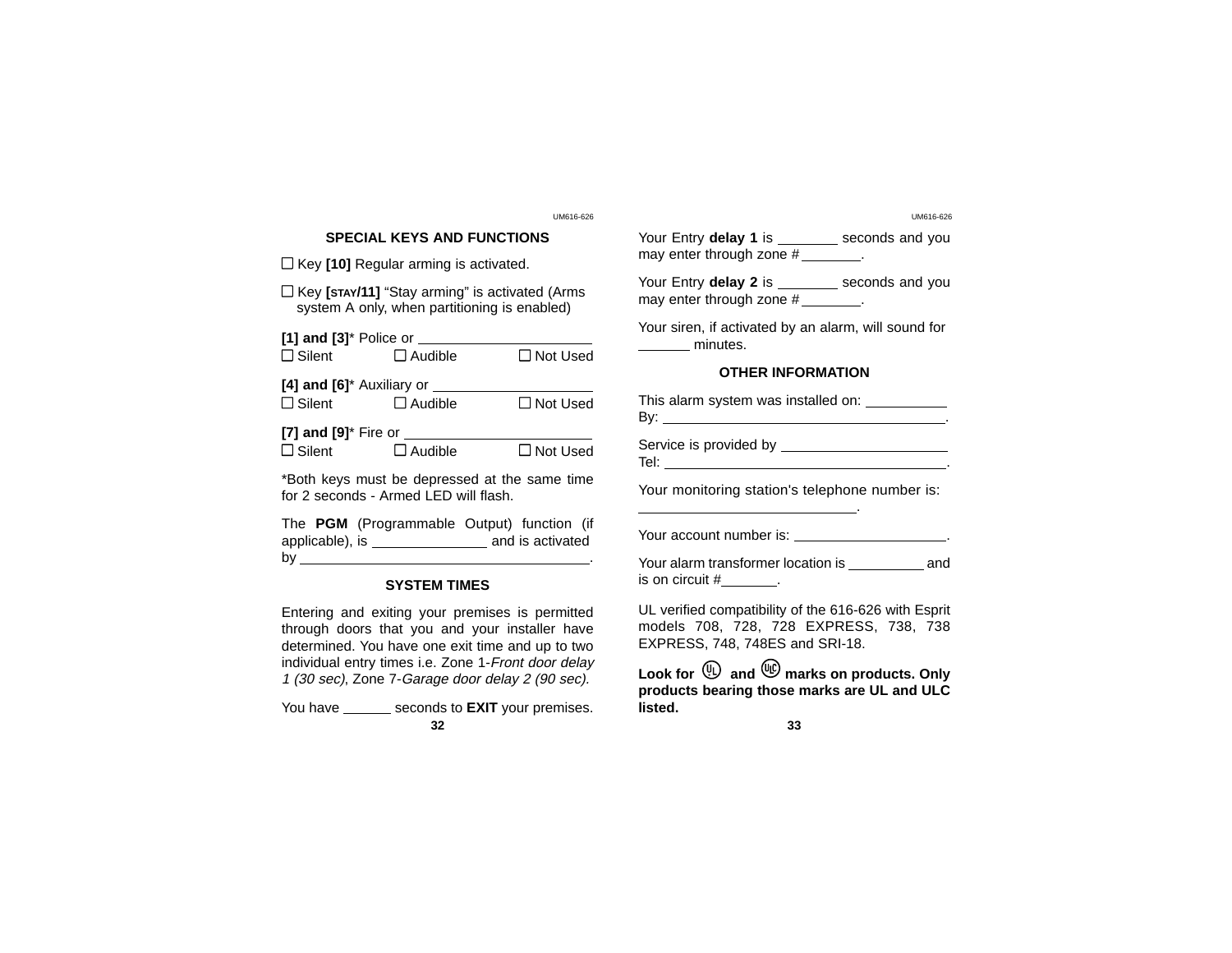UM616-626

## **Programmable "chime" zones**

**chime zones** or de-activate (continuous beeps) Use key **[8]** to chime program keypad zone. Press any key for 3 seconds to activate (intermittent beeps)



#### **Key "ON" <sup>=</sup> [1] No battery/Low battery [7] Communicator fail report [2] Power failure [3] AC fail [4] No bell [5] Bell output limit [6] Aux. power output [8] Timer lost \* [9] Tamper or zone wiring fail [10] Telephone line monitor [11] Fire trouble**  $*$  To program or change time: Press [ENTER] + master code + [MEM]+ 00-23 ( hours) + 00-59 (minutes) + **[ENTER]** + **[CLEAR]**.  $34$  34

#### UM616-626



"FAST ARM" key. Press for 2 sec. and system arms 1*0 0*automatically. No code required. **(Enabled by installer)**

## *STAY* 11 **+ CODE**

Activates "STAY" arming. To stay on the premises, but still be protected, "STAY" (partial) arming permits movement in pre-selected, unarmed zones.

## *STAY*11 **+ CODE (PARTITIONED SYSTEMS)**

System "A" arm/disarm key <sup>+</sup> Display

*STAY* 11 "FAST STAY ARM" key. Press for 2 sec. and system "stay" arms automatically. No code required. **(Enabled by installer)**

*AWAY* 1*2* Software versions prior to 2.00: "AWAY" auto bypass arming. **+ CODE (NO PARTITION)** Versions 2.00 and beyond: "AWAY" force arming. *(See page 13)*

### *AWAY*1*2* **+ CODE (WITH PARTITION)**

System "B" arm/disarm key <sup>+</sup> Display

#### *TRBL*

When "ON", this indicates existence of trouble conditions. Press to view the "trouble codes" table. Software versions 1.4 and beyond: **When flashing rapidly indicates "power failure".**



#### **"ON"** indicates alarms were generated while system was armed. Press [MEM] to bring up alarm zones stored in memory.

*BYP* **+ CODE**

 Activates manual zone bypassing. Select zones to leave open when arming system.

#### *CLEAR*

Made a mistake entering info? Just press [CLEAR] to erase any keypad entries and return control panel to previous status.

## *ENTER*

**Press to store keypad entries in memory.**